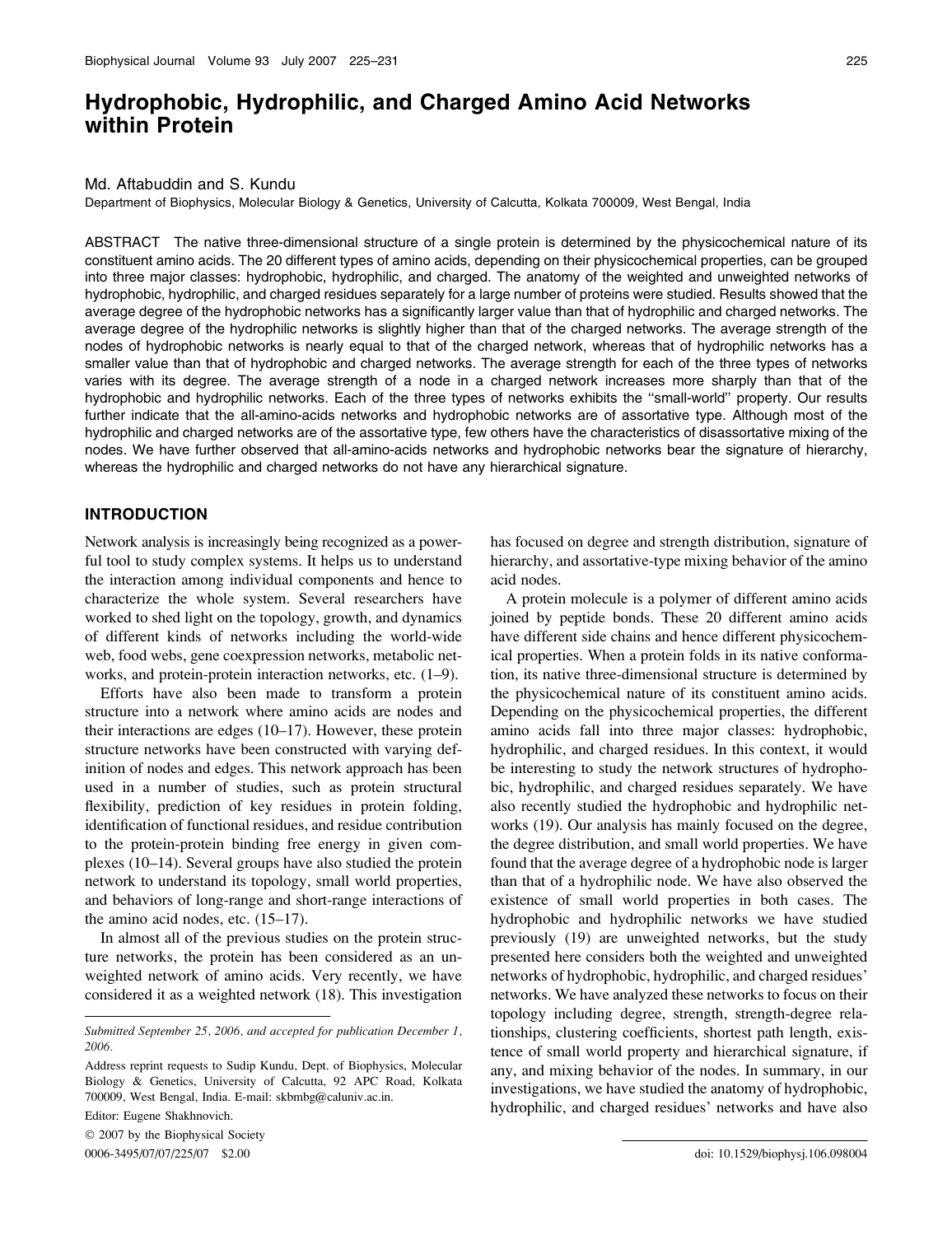performed a comparative study among them as well as with all-amino-acids networks.

# METHODS

## Construction of hydrophobic, hydrophilic, charged, and all-amino-acids networks

Primary structure of a protein is a linear arrangement of different types of amino acids in one-dimensional space where any amino acid is connected with its nearest neighbors through peptide bonds. But when a protein folds in its native conformation, distant amino acids in the one-dimensional chain may also come close to each other in three-dimensional space, and hence, different noncovalent interactions are possible among them depending on their orientations in three-dimensional space. Moreover, each of the 20 amino acids has a different side chain and different physicochemical properties. These different 20 amino acid residues have been grouped into three major classes: hydrophobic (F, M, W, I, V, L, P, A), hydrophilic (N, C, Q, G, S, T, Y), and charged (R, D, E, H, K). Here we are interested in studying the hydrophobic, hydrophilic, and charged networks within proteins.

Any network has two basic components: nodes and edges. Only the hydrophobic residues are considered as nodes of a hydrophobic network, whereas hydrophilic and charged residues are considered as the nodes of hydrophilic and charged networks, respectively. If any two atoms from two different amino acids (nodes) are within a cutoff distance  $(5 \text{ Å})$ , the amino acids are considered to be connected or linked. The cutoff distance is within the higher cutoff distance of London-van der Waals forces (20). Further, in our calculations we have not considered the interaction of any of the backbone atoms; we have included only the interactions of the side-chain atoms.

Thus, in a hydrophobic network, hydrophobic residues are nodes, and the possible links among them are edges. The same logic is followed to construct the other networks.

Because we have also compared the network parameters of hydrophobic, hydrophilic, and charged networks with those of an all-amino-acids network within protein, we have also constructed the networks taking into account all amino acids without any classifications. Thus, we have obtained the unweighted networks of all-amino-acids (AN), hydrophobic (BN), hydrophilic (IN), and charged (CN) amino acid network types.

Next, we discuss the basis of transforming the protein structure into a weighted network. When we consider a protein's three-dimensional structure, several atoms of any amino acid in a protein may be within the cutoff distance of several atoms of another amino acid. This results in possible multiple links between any two amino acids. These multiple links are the basis of the weight of the connectivity, which may vary for different combinations of amino acids as well as for different orientations of them in three-dimensional conformational space. The intensity  $w_{ij}$  of the interaction between two amino acids  $i$  and  $j$  is defined as the number of possible links between the  $i$ th and the jth amino acids. Considering the intensity of interaction between any two amino acids, we have constructed the weighted BN, IN, CN, and AN.

We have collected a total of 161 protein structures from a protein crystal structure data bank (21) with the following criteria:

- 1. Maximum percentage identity: 25.
- 2. Resolution: 0.0–2.0.
- 3. Maximum R-value: 0.2.
- 4. Sequence length: 500–10,000.
- 5. Non-x-ray entries: excluded.
- 6. CA-only entries: excluded.
- 7. CULLPDB by chain.

In some of the crystal structures, the atomic coordinates of some of the residues are missing. We have not considered those structures because they may give erroneous values of different network parameters (degree, clustering coefficient, etc.). A final set of 85 crystal structures was taken for the calculation and analysis of network properties. We have generated the BN, IN, CN, AN of each of the 85 proteins using the three-dimensional atomic coordinates of the protein structures. Although ANs for each of the proteins form a single cluster, the BN, IN, and CN, in general, have more than one subnetwork. The number of nodes of these subnetworks varies over a wider range. The subnetworks having at least 30 nodes have been collected and analyzed.

#### Network parameters

Each of the networks has been represented as an adjacency matrix (A). Any element of adjacency matrix  $(A)$ ,  $a_{ii}$ , is given as

$$
a_{ij} = 1
$$
, if  $i \neq j$  and *i* and *j* nodes are connected by an edge.  
0 if  $i \neq j$  and *i* and *j* nodes are not connected.  
0 if  $i = j$ .

The degree of any node *i* is represented by  $k_i = \sum_i a_{ij}$ .

The number of possible interactions between any two amino acids may vary depending on their three-dimensional orientations and the number of atoms in their side chains. If  $w_{ij}$  is the number of possible interactions between any *i*th and *j*th amino acids, then the strength  $(s<sub>i</sub>)$  of a node *i* is given by  $s_i = \sum_i a_{ii} w_{ii}$ .

This parameter represents the number of connectivities of any two amino acids and is thus a characteristic of a weighted network. It should be clearly mentioned that the weighted network analysis depends on 1), the number of possible interactions between amino acid residues and also on 2), the energy of interactions between them. Because the total energy of interactions again depends on the total number of interactions between residues, we, for the sake of simplicity of analysis, have considered only the number of interactions between residues.

We have determined the characteristic path length  $(L)$  and the clustering coefficient  $(C)$  of each network. The characteristic path length  $L$  of a network is the path length between two nodes averaged over all pairs of nodes. The clustering coefficient  $C_i$  is a measure of local cohesiveness. Traditionally the clustering coefficient  $C_i$  of a node i is the ratio between the total number  $(e_i)$  of the edges actually connecting its nearest neighbors to the ith node and the total number of all possible edges between all these nearest neighbors ( $k_i$  ( $k_i - 1$ )/2 if the *i*th vertex has  $k_i$  neighbors) and is given by  $C_i$  =  $2e_i/k_i$  ( $k_i - 1$ ). The clustering coefficient of a network is the average of all of its individual  $C_i$ s. For a random network having N nodes with average degree  $\langle k \rangle$ , the characteristic path length  $(L_r)$ , and the clustering coefficient  $(C_r)$  have been calculated using the expressions  $L_r \approx lnN/ln \langle k \rangle$  and  $C_r \approx$  $\langle k \rangle$ /N given by Watts and Strogatz (3). To ascertain if there is any small world property in a network, we have followed Watts and Strogatz's method (3). According to them, a network has the small world property if  $C \gg C_r$  and  $L \geq L_r$ . Combining the topological information with the weight distribution of the network, Barrat et al. (22) have introduced an analogous parameter to  $C$  and that is known as weighted clustering coefficient,  $C_i^w$ . It takes into account the importance of the clustered structure on the basis of amount of interaction intensity (number of possible interactions between amino acids) actually found on the local triplets and is given by  $C_i^w = [1/s_i(k_i - 1)] \sum_{j,h} (w_{ij} + w_{ih}) a_{ij} a_{ih} a_{jh}/2.$ 

To study the tendency for nodes in networks to be connected to other nodes that are like (or unlike) them, we have calculated the Pearson correlation coefficient of the degrees at either ends of an edge. For our undirected unweighted protein network, its value has been calculated using the expression suggested by Newman (23) and is given as:

$$
r = (M^{-1} \sum_{i} j_{i} k_{i} - [M^{-1} \sum_{i} 0.5(j_{i} + k_{i})]^{2}) \div (M^{-1} \sum_{i} 0.5(j_{i}^{2} + k_{i}^{2}) - [M^{-1} \sum_{i} 0.5(j_{i} + k_{i})]^{2}).
$$

Here  $j_i$  and  $k_i$  are the degrees of the vertices at the ends of the *i*th edge, with  $i = 1, ...M$ . The networks having positive r values are assortative in nature.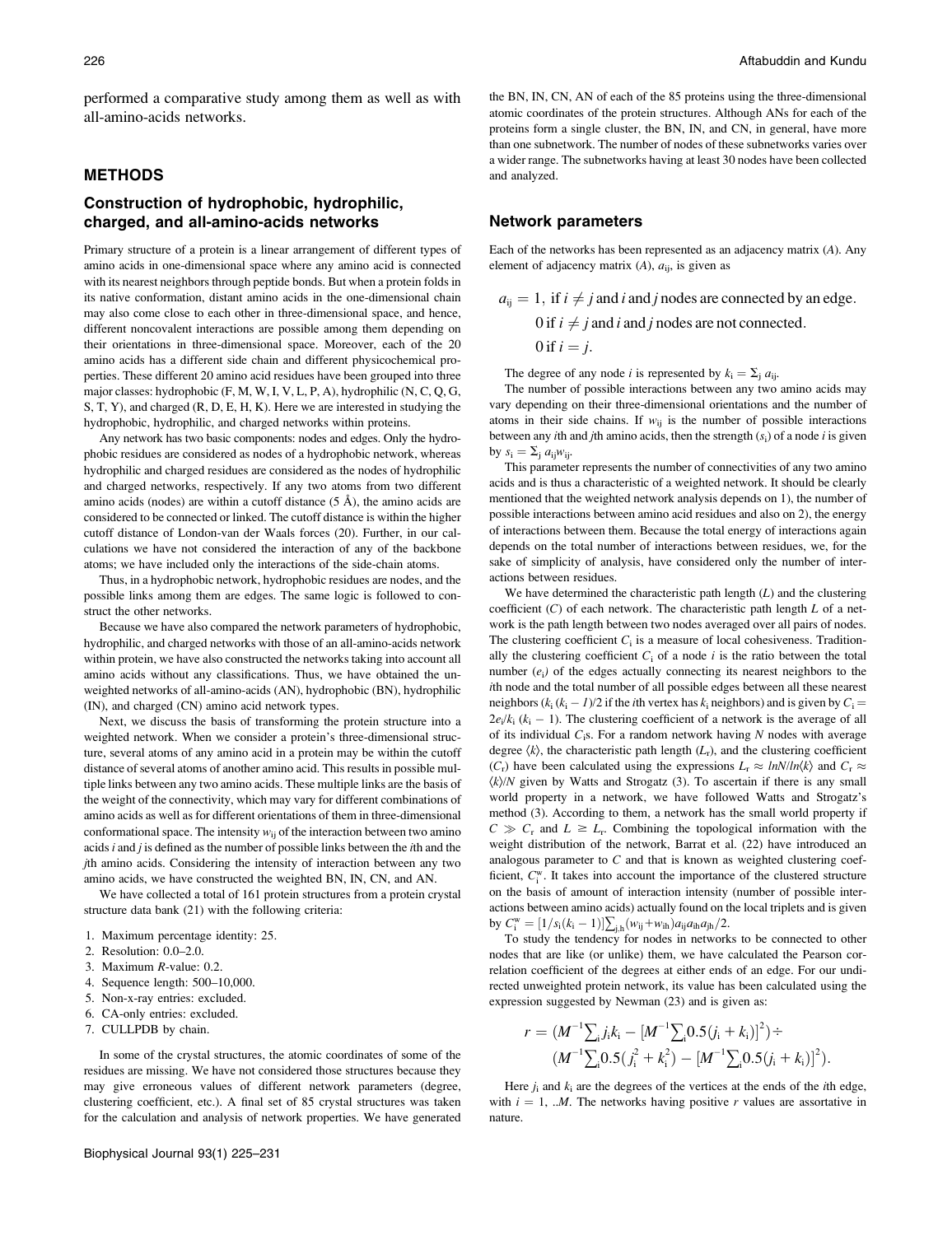#### RESULTS AND DISCUSSION

We have constructed the hydrophobic, hydrophilic, and charged residues' networks for each of the 85 proteins. It has been observed that all the hydrophobic residues of the BN for each of all the proteins do not form a single cluster. In general, they form one (in some cases more than one) giant cluster associated with small subclusters and isolated nodes. The same feature has also been observed for both IN and CN. Thus, all of the above three types of networks are sparse networks. On the other hand, when we consider an AN within a protein, the nodes (amino acids) do form a single cluster. We have also observed that in each of the 85 proteins, the total number of subclusters and isolated nodes of the BN is smaller than that of the CN and IN. In only one protein the number of subclusters and isolated nodes of the IN is higher than that of the BN. However, CNs of 56 proteins (of the 85 proteins) show higher numbers of subclusters and isolated nodes than the respective INs. Thus, we may say that INs and CNs within a protein are more sparse in nature than BNs.

To calculate and analyze different network properties, we have selected those subclusters that have at least 30 nodes. Thus, we have finally obtained 92 hydrophobic, 99 hydrophilic, and 69 charged subclusters with the criteria of having at least 30 nodes. We have further observed that the average number of nodes (amino acids) of hydrophobic subclusters is nearly double and quadruple, respectively, those of hydrophilic and charged subclusters, as is evident from Table 1.

It should be clearly mentioned that all the network parameters we have further calculated and analyzed are the result of our finally selected different subclusters or ANs. In the remainder of this article, we refer to these subclusters as networks.

#### Average degree of the networks

For each of the four types of networks (BN, IN, CN, and AN) we have calculated the average degree  $\langle k \rangle$ . The values are

TABLE 1 Different network properties

listed in Table 1. We find that the average degree of BNs  $(\langle k^b \rangle)$ , INs  $(\langle k^i \rangle)$ , CNs  $(\langle k^c \rangle)$ , and ANs  $(\langle k^a \rangle)$  varies from 2.97 to 5.47, from 2.22 to 3.81, from 2.06 to 4.18, and from 6.75 to 10.09, respectively. The average of the  $\langle k^b \rangle$  values for all of the BNs,  $\langle k_{av}^{b} \rangle$ , was found to be 4.84 with a standard deviation 0.35. The average of the  $\langle k^i \rangle$  values for all of the INs,  $\langle k_{av}^{i} \rangle$ , was found to be 2.97 with a standard deviation 0.29. For the CNs, the average  $(\langle k_{av}^c \rangle)$  was found to be 2.72 with a standard deviation 0.33.

It has been observed that the average of the  $\langle k^a \rangle$  of all of the ANs,  $\langle k^a_{av} \rangle$  shows expected higher values than that of BN, IN, and CN. Our results also clearly show that  $\langle k_{av}^{b} \rangle > \langle k_{av}^{i} \rangle \approx$  $\langle k_{av}^{\rm c} \rangle$ . The Mann-Whitney U-test shows that these three populations are significantly different (level of significance is 0.001). To verify whether the observed trend is a result of the network size or is purely the characteristic of the nature of the nodes of the network, we have compared the  $\langle k \rangle$  values of different networks with similar sizes (i.e., nearly the same number of nodes). The result confirms the trend previously described. Hence, our observation ( $\langle k_{av}^b \rangle > \langle k_{av}^i \rangle \approx \langle k_{av}^c \rangle$ ) is clearly an inherent nature of the network. We have also observed that within the same populations the value of the average degree does not depend on the network size (i.e., on the number of amino acids of the protein).

#### Average strength of the networks

Next we have studied the strength of the nodes within different types of weighted networks. The average strength of the BNs  $(\langle s^b \rangle)$  varies from 17.28 to 35.21, whereas that of the INs  $(\langle s^i \rangle)$  and CNs  $(\langle s^c \rangle)$  varies from 6.76 to 27.74 and from 14.71 to 50.63, respectively. On the other hand, the average strength of AN  $(\langle s^a \rangle)$  varies from 34.85 to 83.86. The average of  $\langle s^a \rangle$  for all of the ANs was found to be 41.94 with a standard deviation 5.61. The average of the  $\langle s^b \rangle$  values for all of the BNs,  $\langle s_{av}^{b} \rangle$ , is nearly equal to that  $(\langle s_{av}^{c} \rangle)$  of the CNs, whereas that of INs has smaller value than those of BNs and CNs.

| Network<br>type | $\langle N_r \rangle$ | $\langle k \rangle$ | $\langle s \rangle$ | $\langle L \rangle$ | $\langle C \rangle$ | $\langle C^{\rm w} \rangle$ | $\langle r \rangle^*$ | $\langle p \rangle$ | $\langle q \rangle$ | $\langle \beta \rangle^\dagger$ | $\langle \beta^w \rangle^1$ |
|-----------------|-----------------------|---------------------|---------------------|---------------------|---------------------|-----------------------------|-----------------------|---------------------|---------------------|---------------------------------|-----------------------------|
| <b>BN</b>       | $221.22 \pm$          | 4.84 $\pm$          | $23.72 \pm$         | 7.45 $\pm$          | $0.46 \pm$          | $0.23 \pm$                  | $0.30 \pm$            | $20.76 \pm$         | $2.18 \pm$          | $0.254 \pm$                     | $0.231 \pm$                 |
|                 | 73.29                 | 0.35                | 2.74                | 1.59                | 0.02                | 0.01                        | 0.07                  | 6.71                | 0.34                | 0.125                           | 0.124                       |
| IN              | $92.78 \pm$           | $2.97 \pm$          | $14.59 \pm$         | 7.96 $\pm$          | $0.49 \pm$          | $0.25 \pm$                  | $0.20 \pm$            | $14.98 \pm$         | $1.94 \pm$          |                                 |                             |
|                 | 56.08                 | 0.29                | 2.95                | 2.38                | 0.05                | 0.02                        | 0.10                  | 8.22                | 0.40                |                                 |                             |
| <b>CN</b>       | 45.97 $\pm$           | $2.72 \pm$          | $22.46 \pm$         | $6.73 \pm$          | $0.52 \pm$          | $0.27 \pm$                  | $0.19 \pm$            | $8.67 \pm$          | $1.74 \pm$          |                                 |                             |
|                 | 18.60                 | 0.33                | 5.59                | 1.74                | 0.06                | 0.03                        | 0.12                  | 3.12                | 0.32                |                                 |                             |
| AN              | 612.15 $\pm$          | 7.58 $\pm$          | 41.94 $\pm$         | 6.61 $\pm$          | $0.37 \pm$          | $0.19 \pm$                  | $0.30 \pm$            | $29.71 \pm$         | $2.09 \pm$          | $0.208 \pm$                     | $0.166 \pm$                 |
|                 | 134.82                | 0.38                | 5.61                | 0.88                | 0.07                | 0.01                        | 0.04                  | 6.46                | 0.22                | 0.110                           | 0.106                       |

Average number of nodes ( $\langle N_r \rangle$ ), average degree ( $\langle k \rangle$ ), average strength ( $\langle s \rangle$ ), average characteristic path length ( $\langle L \rangle$ ), average clustering coefficients of unweighted ( $\langle C \rangle$ ) and weighted ( $\langle C^{\prime\prime} \rangle$ ) networks, Pearson correlation coefficient ( $\langle r \rangle$ ), the average ratios ( $\langle p \rangle$ ) and  $\langle q \rangle$ ), average scaling coefficients of unweighted  $(\langle \beta \rangle)$  and weighted  $(\langle \beta^w \rangle)$  networks of hydrophobic (BN), hydrophilic (IN), charged (CN), and all-amino-acids (AN) networks. \*Data shown only for positive  $\langle r \rangle$ .

 $B^{\dagger}$ Because there is no clear functional relation in the case of IN and CN, the values of scaling coefficients are not listed.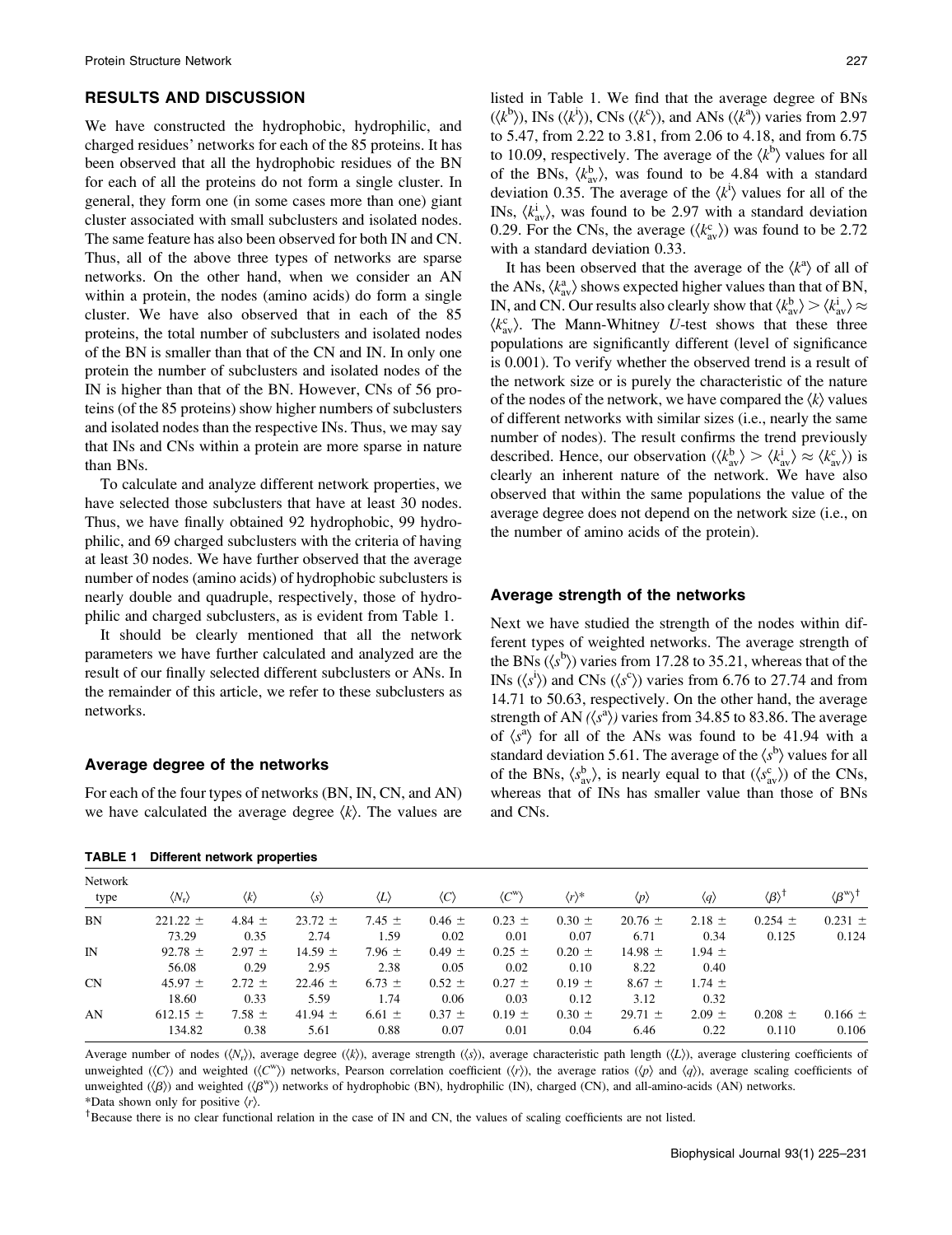It should be mentioned that the sizes of most of the hydrophobic and charged residues are larger than those of the hydrophilic ones. We have also observed that there is a relation of the volume of an amino acid with its strength. This may be one of the causes of the higher values of the strengths of the BNs and CNs.

#### Strength-degree relations

To understand the relation between the strength of a node and its degree, k, we have further studied the average strength  $\langle s^b \rangle$ (k),  $\langle s^i \rangle$ (k), and  $\langle s^c \rangle$ (k) as a function of k. The result is shown in Fig. 1. We have observed that the strength of a vertex changes with its degree,  $k$ . The average strength for all of the hydrophobic networks varies linearly with its degree, k. On the other hand, the average strength of CNs and INs increases linearly with  $k$  for smaller values of  $k$  but sharply for higher values. It has been further noted that the slope of the best-fit line is different for different types of networks. The average strength of a node in CNs increases more sharply than that of the BN and IN, as is evident from Fig. 1.

#### Small world property

To examine whether the networks have the ''small world'' property or not, we have calculated the average clustering coefficient  $\langle C \rangle$  and the characteristic path length  $\langle L \rangle$  for each of the networks and their respective values ( $\langle C_r \rangle$  and  $\langle L_r \rangle$ ) for the random network having the same  $N$  (number of nodes) and  $\langle k \rangle$ . The averages of the  $\langle C \rangle$  and  $\langle L \rangle$  values for all of the hydrophobic networks are given in Table 1. Those of IN and CN are also presented in Table 1. The ratios  $[p = \langle C \rangle / \langle C_r \rangle]$ of average clustering coefficients of BN to that of a classical random graph vary from 3.55 to 40.37. The ratios for IN



FIGURE 1 Average strength  $\langle s \rangle$  (k) as a function of degree k of hydrophobic (BN), hydrophilic (IN), charged (CN), and all-amino-acids (AN) networks.

Biophysical Journal 93(1) 225–231

and CN vary from 5.14 to 42.55 and from 3.69 to 24.32, respectively. On the other hand, it has been observed that the characteristic path length is of the same order as that of a corresponding random graph, as is evident from  $q = \langle L \rangle / \langle L_r \rangle$ values listed in Table 1. Although the ratios  $(p)$  for networks under study are not of the order of  $10^2 - 10^4$  as observed in the cases of scientific collaboration networks and networks of film actors, there are several other networks where  $p$ may have smaller values (2,6,19,24,25). For example, the ratio  $(p)$  for metabolic network, protein-protein interaction network, food webs, and network of C. elegans have values 5.0, 4.4, 12.0, and 5.6, respectively. Even a recent study on amino acid networks within proteins reported that the ratio  $(p)$  varies from 4.61 to 25.20 depending on the size of the network (18). Thus, we may conclude that each of the three different types of networks (BN, IN, and CN) has small world property. We have also examined the ANs of the same proteins. We find that the ANs also have the small world property as is evident from the  $p$  and  $q$  values listed in Table 1.

We have further studied the dependencies of  $p$  and  $q$  on  $N$ , number of nodes. The results are shown in Fig. 2. We find that both the ratios  $p$  and  $q$  vary with  $N$ , but with different relations. The ratio  $(p)$  of clustering coefficients varies linearly with N, whereas the ratio  $(q)$  of characteristic path lengths varies logarithmically with N. It should be mentioned that the  $p$  values of ANs vary from 23.10 to 60.66. The higher  $p$  values of ANs obtained in our study than those reported by Aftabuddin and Kundu (18) may be because of the larger size of networks.

#### Mixing behavior of the nodes

We have also calculated Pearson correlation coefficients  $(r)$ for each of the networks. Almost all the BNs (except one) have positive  $r<sup>b</sup>$  values, which vary from 0.02 to 0.43 with an average 0.30. Although most of the hydrophobic networks have positive r values, both the INs and the CNs have both positive and negative  $r$  values. The positive  $r$  value of a network suggests that the mixing behavior of the nodes of that network is assortative type, whereas the negative  $r$  value implies that the network is of disassortative type. The percentage of INs having negative  $r$  values is significantly higher and lower than that of BNs and CNs, respectively. Among the networks having nonnegative  $r$  values, the  $r$ values of INs  $(r^i)$  vary from 0.00 to 0.52, and those of CNs  $(r<sup>c</sup>)$  vary from 0.00 to 0.51. The average of the  $r<sup>i</sup>$  values was found to be 0.20 with a standard deviation 0.10, whereas that of  $r^c$  values was found to be 0.19 with a standard deviation 0.12. In the case of ANs, the  $r<sup>a</sup>$  values varied from 0.22 to 0.43. The average of the  $r^a$  values was found to be 0.30 with a standard deviation 0.04.

The  $r$  values of different networks suggest that the ANs are of the assortative type. The hydrophobic networks (except one) are also of assortative type. Although most of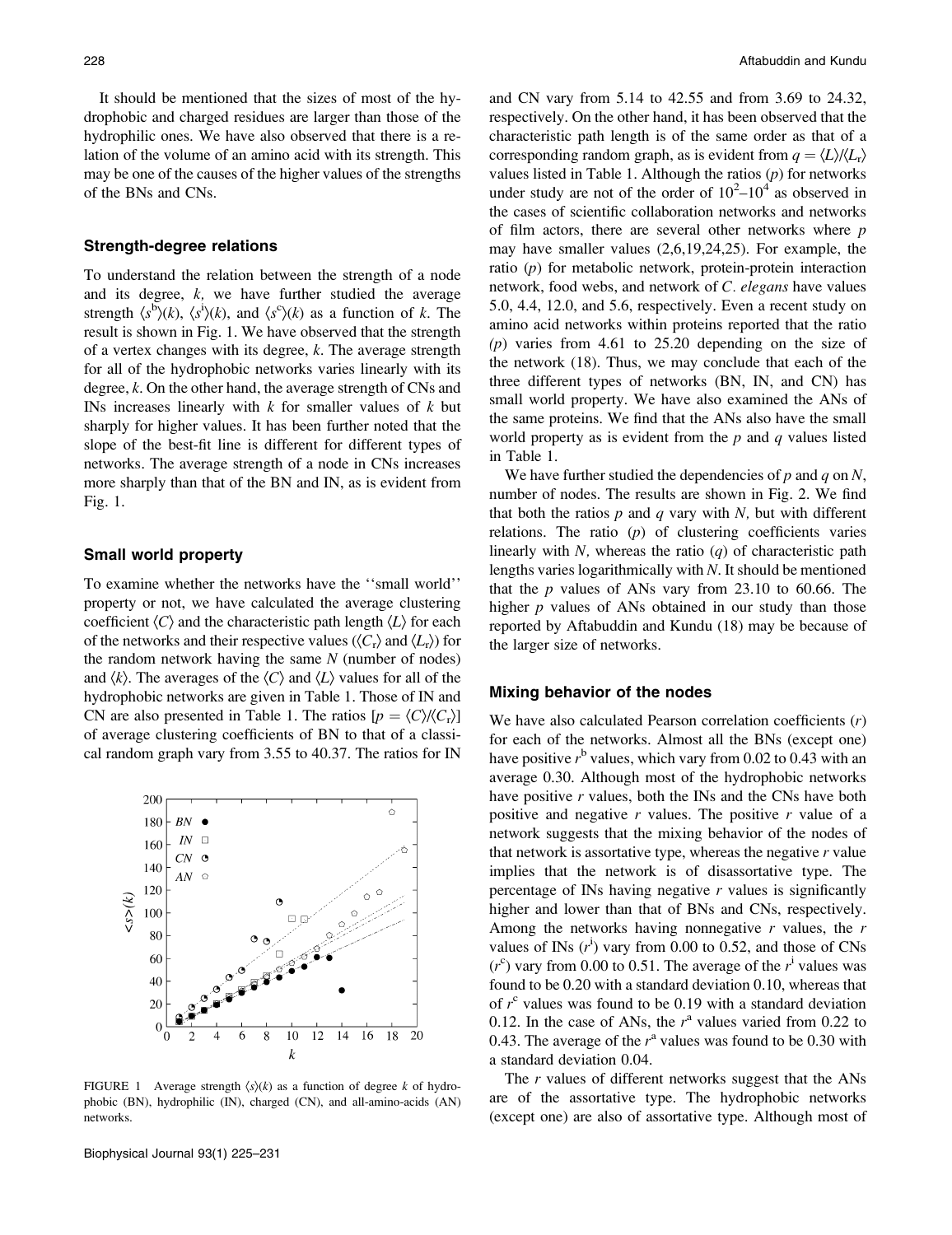

FIGURE 2 Ratios  $p (= \langle C \rangle / \langle C_r \rangle)$  and  $q (=$  $\langle L \rangle / \langle L_r \rangle$  as a function of network size N. The ratio  $p$  varies linearly with  $N$ , whereas the ratio  $q$  varies logarithmically with  $N$ . The best-fit curves are shown by lines for the two ratios. (A) All-amino-acids networks (AN). (B) Hydrophobic networks (BN). (C) Hydrophilic networks (IN). (D) Charged networks (CN).

the INs and CNs are of assortative type, a few others have the characteristics of disassortative mixing of the nodes, as is evident from the r values (data are not shown for negative  $r$  values). Thus, we may say that, in almost all of the BNs, the hydrophobic residues (nodes) with high degree have tendencies to be attached to the hydrophobic residues having high k values. Most of the hydrophilic and charged residues within their respective networks do follow the same behavior as followed by the hydrophobic residues. In a very few networks having negative  $r$  values, the mixing pattern of amino acid residues is different. Here the amino acids (nodes) having high k values have a tendency to be attached to amino acids with smaller degree. A protein, in general, has hydrophobic, hydrophilic, and charged residues. Thus, an AN is basically a composite network of these three types (BN, IN, and CN) of networks. When we consider ANs, we obtain the  $r$  values, which represent a cumulative effect of either all positive  $r$  values or a mixture of positive and negative r values. Thus, we find that the ANs always have positive r values.

## Weighted and unweighted clustering coefficients of networks

We have calculated the weighted and unweighted clustering coefficients of each of the BNs, INs, and CNs. The average clustering coefficients of BNs, INs, and CNs are assembled

separately to make the ensemble of each type. The average of each of the ensembles has been calculated and is listed in Table 1.

In the study presented here, the unweighted clustering coefficients of BNs vary from 0.41 to 0.55, whereas those of IN and CNs vary from 0.38 to 0.63 and from 0.38 to 0.67, respectively. It is evident from Table 1 that  $\langle C_{av}^{b} \rangle < \langle C_{av}^{i} \rangle <$  $\langle C_{\rm av}^{\rm c} \rangle$ . We also find that the average weighted clustering coefficients of BNs, INs, and CNs vary from 0.21 to 0.28, from 0.19 to 0.33, and from 0.19 to 0.34, respectively. We have also observed that  $\langle C_{av}^{w,b} \rangle \langle C_{av}^{w,a} \rangle \langle C_{av}^{w,c} \rangle$ . The average weighted clustering coefficient is always nearly half that of unweighted networks. In summary, the two major observations are 1), both the unweighted and weighted clustering coefficient values of INs are higher than those of BNs but are smaller than those of CNs, and 2), the average unweighted clustering coefficients are double those of weighted clustering coefficients. The second observation indicates that the topological clustering is generated by edges with low weights. It further implies that the largest part of interactions (i.e., interactions between two amino acids) is occurring on edges (amino acids) not belonging to interconnected triplets. Therefore, the clustering has only a minor effect in the organization of each of the three different (BN, IN, and CN) types of networks. On the other hand, the unweighted clustering coefficient is a measure of local cohesiveness, and the weighted clustering coefficient takes into account the strength of the local cohesiveness. Thus, the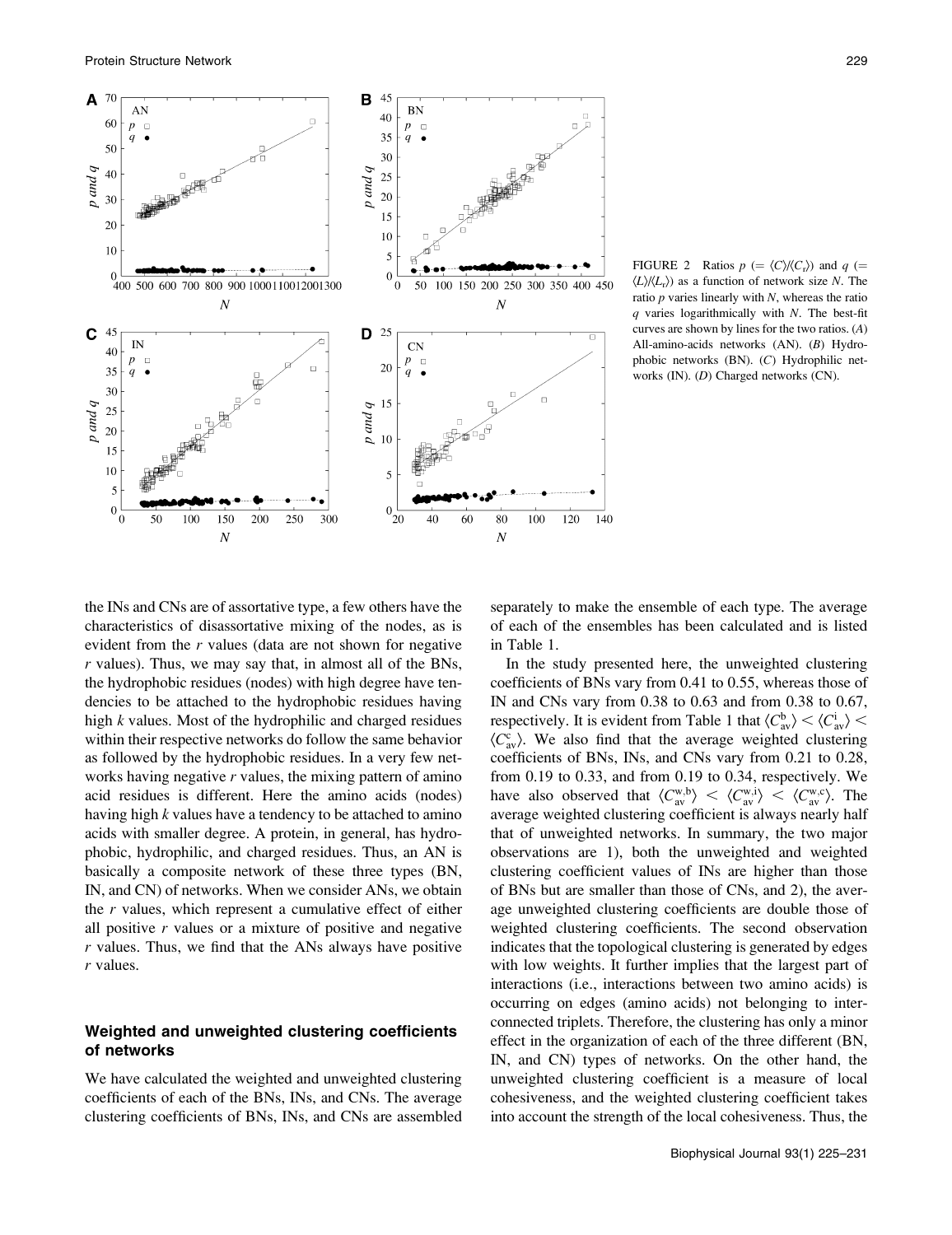first observation implies that IN have higher and lower local cohesiveness than BN and CN, respectively.

## Is there any hierarchical signature within the networks?

We have also studied the relation of the clustering coefficients for both weighted and unweighted networks with their degree k. We find that for most of the hydrophobic networks having  $k > 8$ , both the unweighted  $(\langle C^{b} \rangle(k))$  and weighted  $(\langle C^{b,w} \rangle (k))$  clustering coefficients change with their degree k. The results are plotted in Fig. 3. It has been observed that the nodes with smaller  $k$  values have higher clustering coefficients than the nodes with higher  $k$  values. It is known that the hierarchical signature of a network lies in the scaling coefficient of  $C(k) \approx k^{3}$ . The network is hierarchical if  $\beta$  has a value of 1, whereas for a nonhierarchical network the value of  $\beta$  is 0 (6,26). The low-degree nodes in a hierarchical network generally belong to well-interconnected communities (high clustering coefficients) with hubs connecting many nodes that are not directly connected (small clustering coefficient). Because in most of the hydrophobic networks,  $C(k)$  significantly changes with k, we intend to study the possibility of hierarchy in the hydrophobic network. Here, both the  $\langle C^{b} \rangle (k)$  and  $\langle C^{w,b} \rangle (k)$  exhibit a power-law decay as a function of  $k$ , as is evident from Fig. 3. It should be noted that we are aware of the problem in drawing conclusions about the power-law scaling and deriving exponents as well with such a limited range of values. But this small range of  $k$ values is actually a limitation of this real physical network. At the same time we have observed that both the  $\langle C^b \rangle (k)$ and  $\langle C^{w,b} \rangle$  decrease significantly with k. So, it may be worthwhile to get an idea about the scaling coefficient values and, hence, also about the nature of networks. However, the scaling coefficient ( $\beta$ ) for the  $\langle C^b \rangle$ (k) varies from 0.005 to 0.750 with an average of 0.254, whereas the corresponding coefficient ( $\beta^w$ ) for  $\langle C^{w,b} \rangle$  varies from 0.025 to 0.755 with an average of 0.231. We observe a power-law decay for both  $\langle C^{b} \rangle (k)$  and  $\langle C^{w,b} \rangle (k)$ , but the average values ( $\beta$  and  $\beta^{w}$ ) of the scaling coefficients lie very close to neither 0 nor 1 but take intermediate values. The values of the scaling coefficients imply that the networks have a tendency to hierarchical nature.

The unweighted and weighted clustering coefficients of both the hydrophilic and charged residues do not show any clear functional relation with their degree  $k$ , as is evident from Fig. 3. We have already mentioned that the small range of k values imposes a problem in drawing conclusions about the power-law scaling and deriving its exponents. Despite the limitations, we may say that the BNs bear the signature of hierarchy, whereas the INs and CNs do not have any hierarchical signature. We have further observed that ANs exhibit a signature of hierarchy as is evident from Fig. 3 and from the values of scaling coefficients listed in Table 1. The same observation has also been mentioned by Aftabuddin and Kundu (18). Thus, we may say that the hierarchical



FIGURE 3 Topological clustering coefficient  $C(k)$ and weighted clustering coefficient  $C^w(k)$  as a function of degree  $k$  for different types of networks:  $(A)$  allamino-acids networks (AN), (B) hydrophobic networks (BN), (C) hydrophilic networks (IN), and (D) charged networks (CN) for a representative protein (PDB Id:8ACN). The best-fit curves are shown by lines.